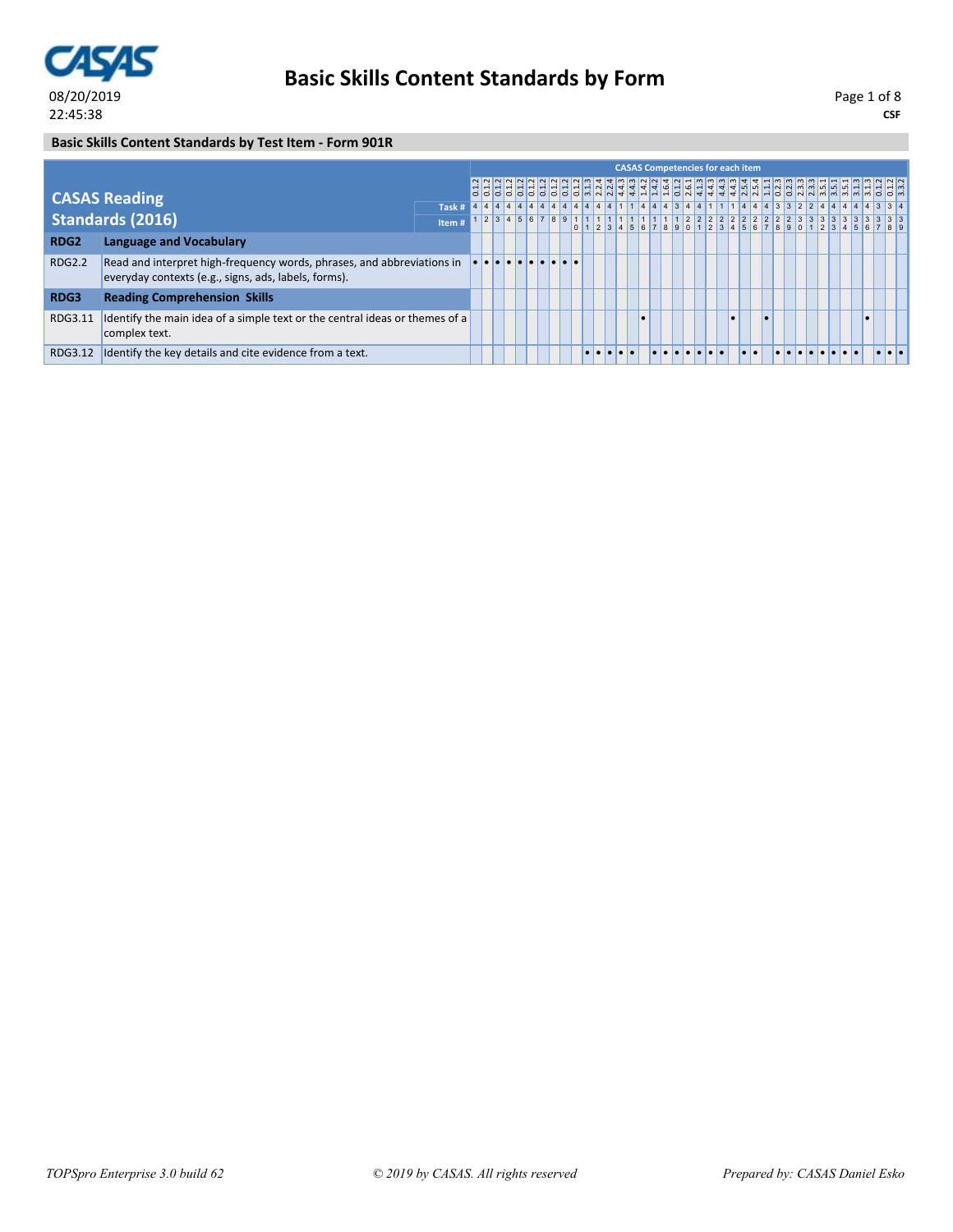

**CSF** Page 2 of 8

### **Basic Skills Content Standards by Test Item - Form 902R**

|                  |                                                                                                                                |       |  |  |  |                                   |  |  |  |  | <b>CASAS Competencies for each item</b> |  |  |  |  |  |  |
|------------------|--------------------------------------------------------------------------------------------------------------------------------|-------|--|--|--|-----------------------------------|--|--|--|--|-----------------------------------------|--|--|--|--|--|--|
|                  | <b>CASAS Reading</b>                                                                                                           |       |  |  |  |                                   |  |  |  |  |                                         |  |  |  |  |  |  |
|                  |                                                                                                                                |       |  |  |  |                                   |  |  |  |  |                                         |  |  |  |  |  |  |
|                  | Standards (2016)                                                                                                               | Item# |  |  |  |                                   |  |  |  |  |                                         |  |  |  |  |  |  |
| RDG <sub>2</sub> | <b>Language and Vocabulary</b>                                                                                                 |       |  |  |  |                                   |  |  |  |  |                                         |  |  |  |  |  |  |
| <b>RDG2.2</b>    | Read and interpret high-frequency words, phrases, and abbreviations in<br>everyday contexts (e.g., signs, ads, labels, forms). |       |  |  |  | <u>le le le le le le le le</u> le |  |  |  |  |                                         |  |  |  |  |  |  |
| RDG3             | <b>Reading Comprehension Skills</b>                                                                                            |       |  |  |  |                                   |  |  |  |  |                                         |  |  |  |  |  |  |
| RDG3.11          | Identify the main idea of a simple text or the central ideas or themes of a<br>complex text.                                   |       |  |  |  |                                   |  |  |  |  | $\bullet$                               |  |  |  |  |  |  |
| RDG3.12          | Identify the key details and cite evidence from a text.                                                                        |       |  |  |  |                                   |  |  |  |  |                                         |  |  |  |  |  |  |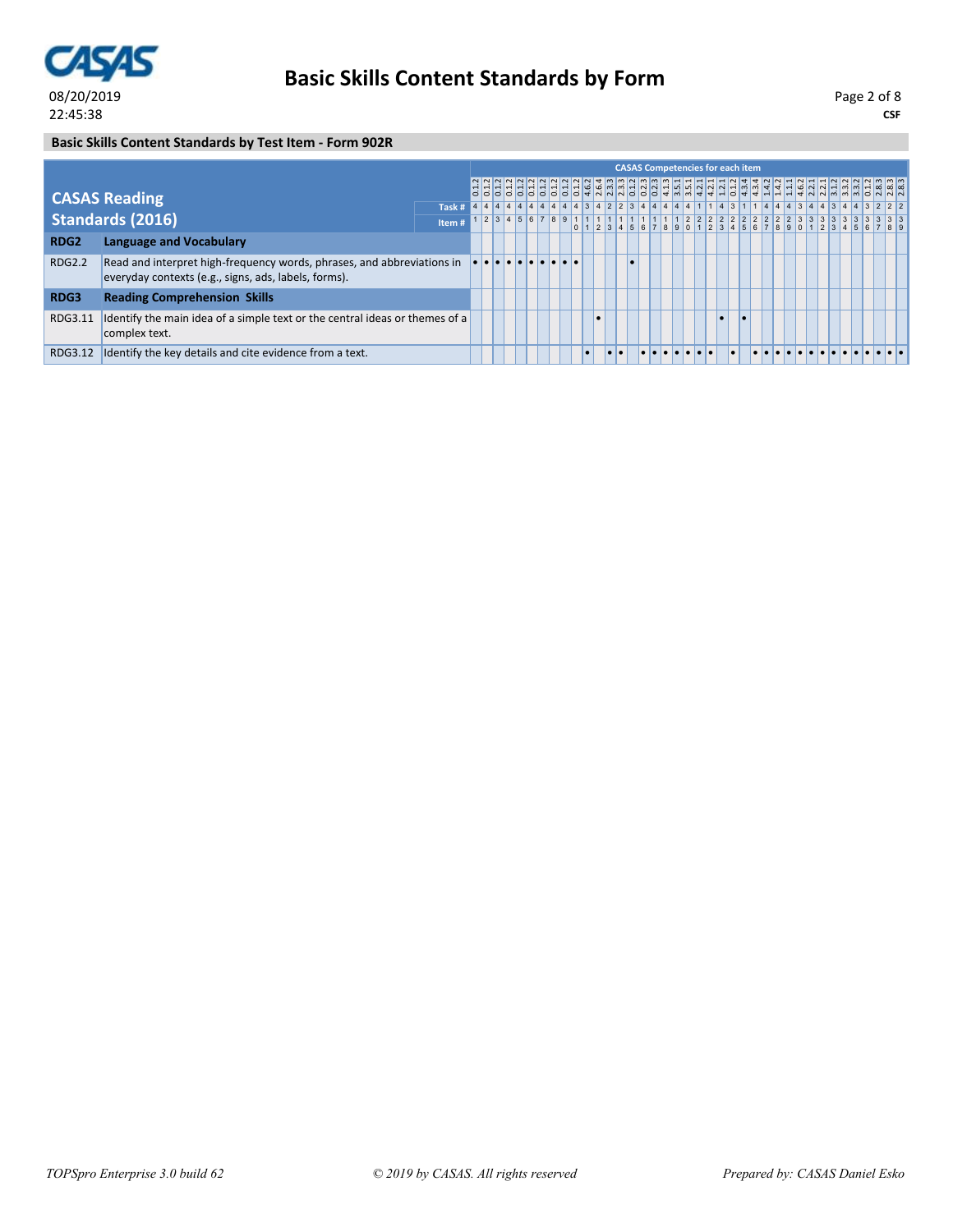

### **Basic Skills Content Standards by Test Item - Form 903R**

|                  |                                                                                                                                                                                                                                                                                  |       |   |  |   |           |           |  |                     | <b>CASAS Competencies for each item</b> |  |           |    |           |           |                     |           |                  |                  |  |  |
|------------------|----------------------------------------------------------------------------------------------------------------------------------------------------------------------------------------------------------------------------------------------------------------------------------|-------|---|--|---|-----------|-----------|--|---------------------|-----------------------------------------|--|-----------|----|-----------|-----------|---------------------|-----------|------------------|------------------|--|--|
|                  |                                                                                                                                                                                                                                                                                  |       |   |  |   |           |           |  |                     |                                         |  |           |    |           |           |                     |           | <u>  4 4 4 4</u> |                  |  |  |
|                  | <b>CASAS Reading</b>                                                                                                                                                                                                                                                             |       |   |  |   |           |           |  |                     |                                         |  |           |    |           |           |                     |           |                  |                  |  |  |
|                  | <b>Standards (2016)</b>                                                                                                                                                                                                                                                          | Item# |   |  |   |           |           |  |                     |                                         |  |           |    |           |           |                     |           |                  |                  |  |  |
| RDG <sub>2</sub> | <b>Language and Vocabulary</b>                                                                                                                                                                                                                                                   |       |   |  |   |           |           |  |                     |                                         |  |           |    |           |           |                     |           |                  |                  |  |  |
| <b>RDG2.2</b>    | Read and interpret high-frequency words, phrases, and abbreviations<br>in everyday contexts (e.g., signs, ads, labels, forms).                                                                                                                                                   |       |   |  |   |           |           |  |                     |                                         |  |           |    |           |           |                     | $\bullet$ |                  |                  |  |  |
| <b>RDG2.3</b>    | Interpret accurately a range of general academic (e.g., indicate,<br>procedure, evidence), technical (e.g., phlebotomist), and domain-<br>specific words and phrases (e.g., endangered species, peace treaty) in<br>context, including collocations (e.g., count on, happen to). |       |   |  |   |           |           |  |                     |                                         |  |           |    |           |           |                     |           |                  |                  |  |  |
| <b>RDG2.8</b>    | Interpret unknown and multiple-meaning words as used in the text,<br>choosing from level-appropriate strategies (e.g., context clues).                                                                                                                                           |       |   |  |   |           |           |  |                     |                                         |  |           |    | $\bullet$ |           |                     |           |                  |                  |  |  |
| RDG3             | <b>Reading Comprehension Skills</b>                                                                                                                                                                                                                                              |       |   |  |   |           |           |  |                     |                                         |  |           |    |           |           |                     |           |                  |                  |  |  |
| RDG3.11          | Identify the main idea of a simple text or the central ideas or themes<br>of a complex text.                                                                                                                                                                                     |       |   |  |   |           |           |  |                     |                                         |  |           |    |           |           |                     |           |                  |                  |  |  |
| RDG3.12          | Identify the key details and cite evidence from a text.                                                                                                                                                                                                                          |       | ۰ |  | . |           |           |  | $\cdot \cdot \cdot$ |                                         |  | $\bullet$ |    |           | $\bullet$ | $\bullet$ $\bullet$ |           |                  | $\bullet\bullet$ |  |  |
| RDG3.14          | Identify the author's point or purpose including what the author wants<br>to answer, explain or describe.                                                                                                                                                                        |       |   |  |   | $\bullet$ | $\bullet$ |  |                     |                                         |  |           |    |           |           |                     |           |                  |                  |  |  |
| RDG4             | <b>Higher Order Reading Skills</b>                                                                                                                                                                                                                                               |       |   |  |   |           |           |  |                     |                                         |  |           |    |           |           |                     |           |                  |                  |  |  |
| <b>RDG4.4</b>    | Determine what a text says implicitly (e.g., make inferences, draw<br>conclusions) and cite textual evidence.                                                                                                                                                                    |       |   |  |   |           |           |  |                     |                                         |  |           | I۰ | ١e        |           |                     |           |                  |                  |  |  |
| <b>RDG4.6</b>    | Use text features (e.g., boldface print, symbols) to locate key details<br>and interpret how these features influence meaning.                                                                                                                                                   |       |   |  |   |           |           |  |                     |                                         |  |           |    |           |           |                     |           |                  |                  |  |  |
| <b>RDG4.7</b>    | Describe and analyze the overall structure and organization of a text<br>(e.g., chronology, cause and effect, comparison and contrast, problem<br>and solution).                                                                                                                 |       |   |  |   |           |           |  |                     |                                         |  |           |    |           |           |                     |           |                  |                  |  |  |
| <b>RDG4.8</b>    | Analyze how the author's point of view, purpose, opinion, register,<br>tone, and voice, including political or cultural perspective, shape the<br>content and style of a text for its intended audience.                                                                         |       |   |  |   |           |           |  |                     |                                         |  |           |    |           |           |                     |           |                  |                  |  |  |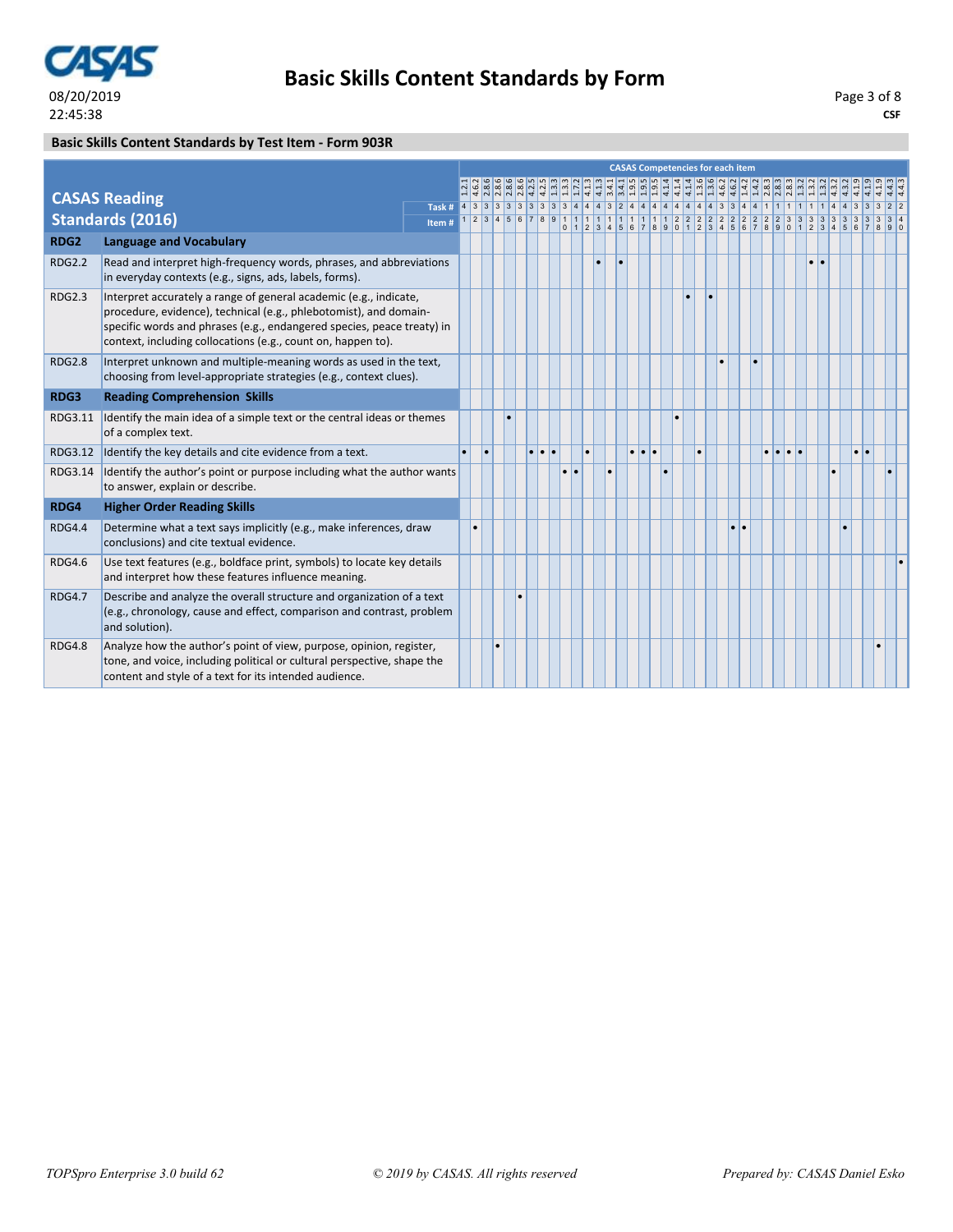

### **Basic Skills Content Standards by Test Item - Form 904R**

|                  |                                                                                                                                                                                                                                                                                  |       |  |               |  |  |  | <b>CASAS Competencies for each item</b> |                     |  |   |           |     |  |  |  |  |  |
|------------------|----------------------------------------------------------------------------------------------------------------------------------------------------------------------------------------------------------------------------------------------------------------------------------|-------|--|---------------|--|--|--|-----------------------------------------|---------------------|--|---|-----------|-----|--|--|--|--|--|
|                  |                                                                                                                                                                                                                                                                                  |       |  |               |  |  |  |                                         |                     |  |   |           |     |  |  |  |  |  |
|                  | <b>CASAS Reading</b>                                                                                                                                                                                                                                                             |       |  |               |  |  |  |                                         |                     |  |   |           |     |  |  |  |  |  |
|                  | <b>Standards (2016)</b>                                                                                                                                                                                                                                                          | Item# |  |               |  |  |  |                                         |                     |  |   |           |     |  |  |  |  |  |
| RDG <sub>2</sub> | <b>Language and Vocabulary</b>                                                                                                                                                                                                                                                   |       |  |               |  |  |  |                                         |                     |  |   |           |     |  |  |  |  |  |
| <b>RDG2.3</b>    | Interpret accurately a range of general academic (e.g., indicate,<br>procedure, evidence), technical (e.g., phlebotomist), and domain-<br>specific words and phrases (e.g., endangered species, peace treaty) in<br>context, including collocations (e.g., count on, happen to). |       |  |               |  |  |  |                                         |                     |  | ٠ |           |     |  |  |  |  |  |
| <b>RDG2.7</b>    | Interpret nuances, connotative meaning of words, and figurative<br>language (e.g., analogies, idioms, similes and metaphors) as used in<br>the text.                                                                                                                             |       |  |               |  |  |  |                                         |                     |  |   |           |     |  |  |  |  |  |
| <b>RDG2.8</b>    | Interpret unknown and multiple-meaning words as used in the text,<br>choosing from level-appropriate strategies (e.g., context clues).                                                                                                                                           |       |  |               |  |  |  |                                         |                     |  |   |           |     |  |  |  |  |  |
| <b>RDG2.9</b>    | Interpret sentence structure and grammar that is simple<br>(e.g., statements, questions, negatives, adjectives modifying nouns,<br>pronoun references) or complex (e.g., relative clauses, perfect tenses).                                                                      |       |  |               |  |  |  |                                         |                     |  |   |           |     |  |  |  |  |  |
| RDG3             | <b>Reading Comprehension Skills</b>                                                                                                                                                                                                                                              |       |  |               |  |  |  |                                         |                     |  |   |           |     |  |  |  |  |  |
| RDG3.11          | Identify the main idea of a simple text or the central ideas or themes<br>of a complex text.                                                                                                                                                                                     |       |  |               |  |  |  |                                         |                     |  |   |           |     |  |  |  |  |  |
| RDG3.12          | Identify the key details and cite evidence from a text.                                                                                                                                                                                                                          |       |  | e le le le le |  |  |  |                                         | $\bullet$ $\bullet$ |  |   |           | l۰. |  |  |  |  |  |
| RDG3.14          | Identify the author's point or purpose including what the author wants<br>to answer, explain or describe.                                                                                                                                                                        |       |  |               |  |  |  |                                         |                     |  |   | $\bullet$ |     |  |  |  |  |  |
| RDG4             | <b>Higher Order Reading Skills</b>                                                                                                                                                                                                                                               |       |  |               |  |  |  |                                         |                     |  |   |           |     |  |  |  |  |  |
| <b>RDG4.4</b>    | Determine what a text says implicitly (e.g., make inferences, draw<br>conclusions) and cite textual evidence.                                                                                                                                                                    |       |  |               |  |  |  |                                         |                     |  |   |           |     |  |  |  |  |  |
| <b>RDG4.7</b>    | Describe and analyze the overall structure and organization of a text<br>(e.g., chronology, cause and effect, comparison and contrast, problem<br>and solution).                                                                                                                 |       |  |               |  |  |  |                                         |                     |  |   |           |     |  |  |  |  |  |
| <b>RDG4.8</b>    | Analyze how the author's point of view, purpose, opinion, register,<br>tone, and voice, including political or cultural perspective, shape the<br>content and style of a text for its intended audience.                                                                         |       |  |               |  |  |  |                                         |                     |  |   |           |     |  |  |  |  |  |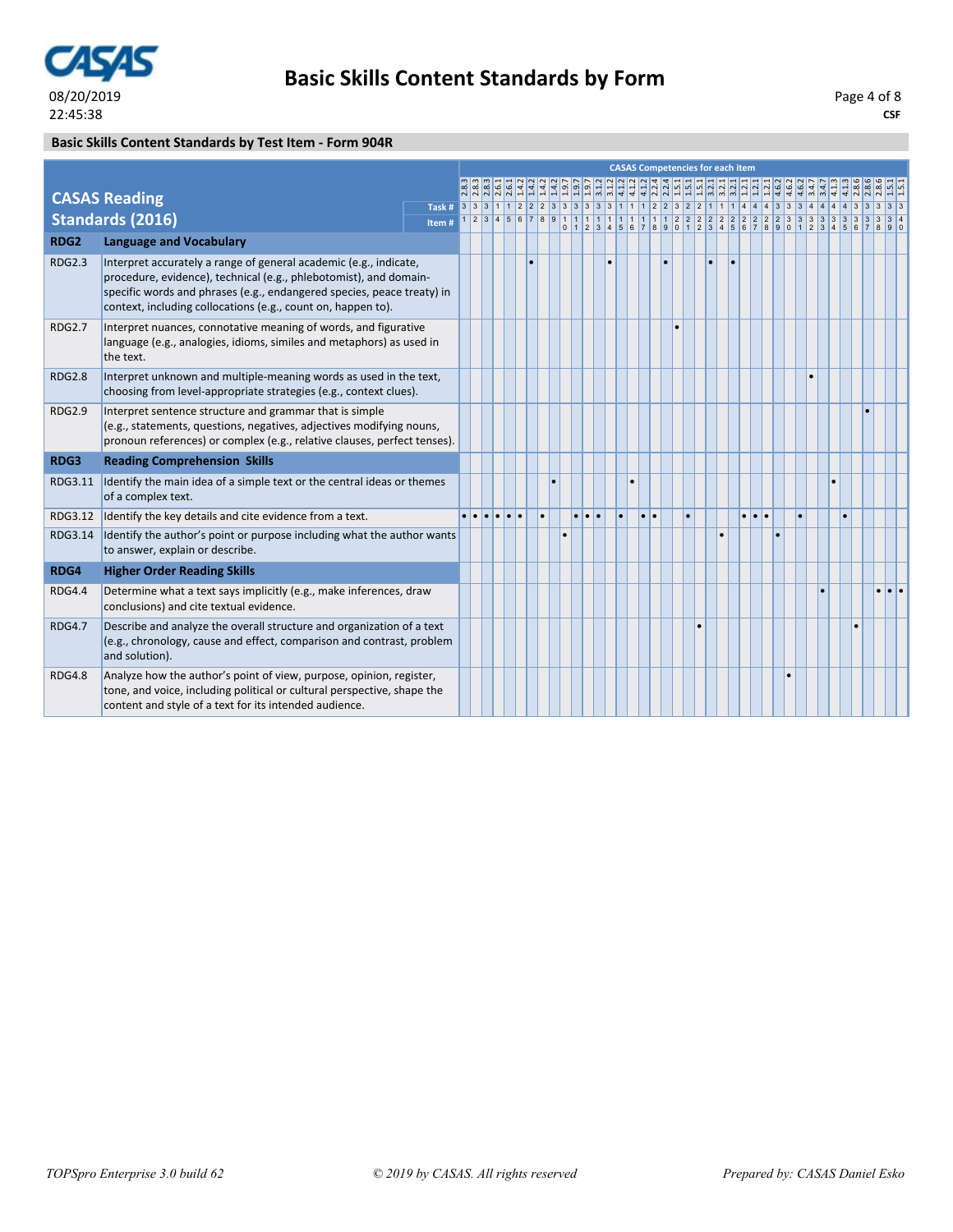

### **Basic Skills Content Standards by Test Item - Form 905R**

|                  |                                                                                                                                                                                                                                                                                  | <b>CASAS Competencies for each item</b><br>$\begin{array}{l} \mathbf{a} \mathbf{b} \mathbf{a} \mathbf{b} \mathbf{a} \mathbf{b} \mathbf{c} \mathbf{a} \mathbf{b} \mathbf{c} \mathbf{c} \mathbf{d} \mathbf{d} \mathbf{c} \mathbf{d} \mathbf{c} \mathbf{d} \mathbf{c} \mathbf{d} \mathbf{c} \mathbf{d} \mathbf{c} \mathbf{d} \mathbf{c} \mathbf{d} \mathbf{c} \mathbf{d} \mathbf{c} \mathbf{d} \mathbf{c} \mathbf{d} \mathbf{c} \mathbf{d} \mathbf{c} \mathbf{d} \mathbf$<br>Item#<br>٠ |  |                     |  |    |           |  |           |           |  |  |  |  |           |           |    |           |           |           |                 |           |                  |  |                     |  |
|------------------|----------------------------------------------------------------------------------------------------------------------------------------------------------------------------------------------------------------------------------------------------------------------------------|--------------------------------------------------------------------------------------------------------------------------------------------------------------------------------------------------------------------------------------------------------------------------------------------------------------------------------------------------------------------------------------------------------------------------------------------------------------------------------------|--|---------------------|--|----|-----------|--|-----------|-----------|--|--|--|--|-----------|-----------|----|-----------|-----------|-----------|-----------------|-----------|------------------|--|---------------------|--|
|                  |                                                                                                                                                                                                                                                                                  |                                                                                                                                                                                                                                                                                                                                                                                                                                                                                      |  |                     |  |    |           |  |           |           |  |  |  |  |           |           |    |           |           |           |                 |           |                  |  |                     |  |
|                  | <b>CASAS Reading</b>                                                                                                                                                                                                                                                             |                                                                                                                                                                                                                                                                                                                                                                                                                                                                                      |  |                     |  |    |           |  |           |           |  |  |  |  |           |           |    |           |           |           |                 |           |                  |  |                     |  |
|                  | <b>Standards (2016)</b>                                                                                                                                                                                                                                                          |                                                                                                                                                                                                                                                                                                                                                                                                                                                                                      |  |                     |  |    |           |  |           |           |  |  |  |  |           |           |    |           |           |           |                 |           |                  |  |                     |  |
| RDG <sub>2</sub> | <b>Language and Vocabulary</b>                                                                                                                                                                                                                                                   |                                                                                                                                                                                                                                                                                                                                                                                                                                                                                      |  |                     |  |    |           |  |           |           |  |  |  |  |           |           |    |           |           |           |                 |           |                  |  |                     |  |
| <b>RDG2.3</b>    | Interpret accurately a range of general academic (e.g., indicate,<br>procedure, evidence), technical (e.g., phlebotomist), and domain-<br>specific words and phrases (e.g., endangered species, peace treaty) in<br>context, including collocations (e.g., count on, happen to). |                                                                                                                                                                                                                                                                                                                                                                                                                                                                                      |  |                     |  |    |           |  |           |           |  |  |  |  |           |           |    |           |           |           |                 |           |                  |  |                     |  |
| <b>RDG2.7</b>    | Interpret nuances, connotative meaning of words, and figurative<br>language (e.g., analogies, idioms, similes and metaphors) as used in<br>the text.                                                                                                                             |                                                                                                                                                                                                                                                                                                                                                                                                                                                                                      |  |                     |  |    |           |  |           |           |  |  |  |  |           |           |    |           |           |           |                 |           |                  |  |                     |  |
| RDG3             | <b>Reading Comprehension Skills</b>                                                                                                                                                                                                                                              |                                                                                                                                                                                                                                                                                                                                                                                                                                                                                      |  |                     |  |    |           |  |           |           |  |  |  |  |           |           |    |           |           |           |                 |           |                  |  |                     |  |
| RDG3.11          | Identify the main idea of a simple text or the central ideas or themes<br>of a complex text.                                                                                                                                                                                     |                                                                                                                                                                                                                                                                                                                                                                                                                                                                                      |  |                     |  |    |           |  |           |           |  |  |  |  |           |           |    |           |           |           |                 |           |                  |  |                     |  |
| RDG3.12          | Identify the key details and cite evidence from a text.                                                                                                                                                                                                                          |                                                                                                                                                                                                                                                                                                                                                                                                                                                                                      |  |                     |  | l. | $\bullet$ |  | $\bullet$ | $\bullet$ |  |  |  |  |           | $\bullet$ |    |           |           |           |                 | $\bullet$ | $\bullet\bullet$ |  | $\bullet$ $\bullet$ |  |
| RDG3.14          | Identify the author's point or purpose including what the author wants<br>to answer, explain or describe.                                                                                                                                                                        |                                                                                                                                                                                                                                                                                                                                                                                                                                                                                      |  |                     |  |    |           |  |           |           |  |  |  |  |           |           |    | $\bullet$ | $\bullet$ |           |                 |           |                  |  |                     |  |
| RDG4             | <b>Higher Order Reading Skills</b>                                                                                                                                                                                                                                               |                                                                                                                                                                                                                                                                                                                                                                                                                                                                                      |  |                     |  |    |           |  |           |           |  |  |  |  |           |           |    |           |           |           |                 |           |                  |  |                     |  |
| <b>RDG4.3</b>    | Determine what texts say explicitly by comparing details from multiple<br>sources or parts of a text.                                                                                                                                                                            |                                                                                                                                                                                                                                                                                                                                                                                                                                                                                      |  |                     |  |    |           |  |           |           |  |  |  |  |           |           |    |           |           |           |                 |           |                  |  |                     |  |
| <b>RDG4.4</b>    | Determine what a text says implicitly (e.g., make inferences, draw<br>conclusions) and cite textual evidence.                                                                                                                                                                    |                                                                                                                                                                                                                                                                                                                                                                                                                                                                                      |  |                     |  |    |           |  |           |           |  |  |  |  |           | $\bullet$ | I۰ |           |           | $\bullet$ | $\bullet$<br>l. |           |                  |  |                     |  |
| <b>RDG4.6</b>    | Use text features (e.g., boldface print, symbols) to locate key details<br>and interpret how these features influence meaning.                                                                                                                                                   |                                                                                                                                                                                                                                                                                                                                                                                                                                                                                      |  |                     |  |    |           |  |           |           |  |  |  |  | $\bullet$ |           |    |           |           |           |                 |           |                  |  |                     |  |
| <b>RDG4.7</b>    | Describe and analyze the overall structure and organization of a text<br>(e.g., chronology, cause and effect, comparison and contrast, problem<br>and solution).                                                                                                                 |                                                                                                                                                                                                                                                                                                                                                                                                                                                                                      |  |                     |  |    |           |  |           |           |  |  |  |  |           |           |    |           |           |           |                 |           |                  |  |                     |  |
| <b>RDG4.8</b>    | Analyze how the author's point of view, purpose, opinion, register,<br>tone, and voice, including political or cultural perspective, shape the<br>content and style of a text for its intended audience.                                                                         |                                                                                                                                                                                                                                                                                                                                                                                                                                                                                      |  | $\bullet$ $\bullet$ |  |    |           |  |           |           |  |  |  |  |           |           |    |           |           |           |                 |           |                  |  |                     |  |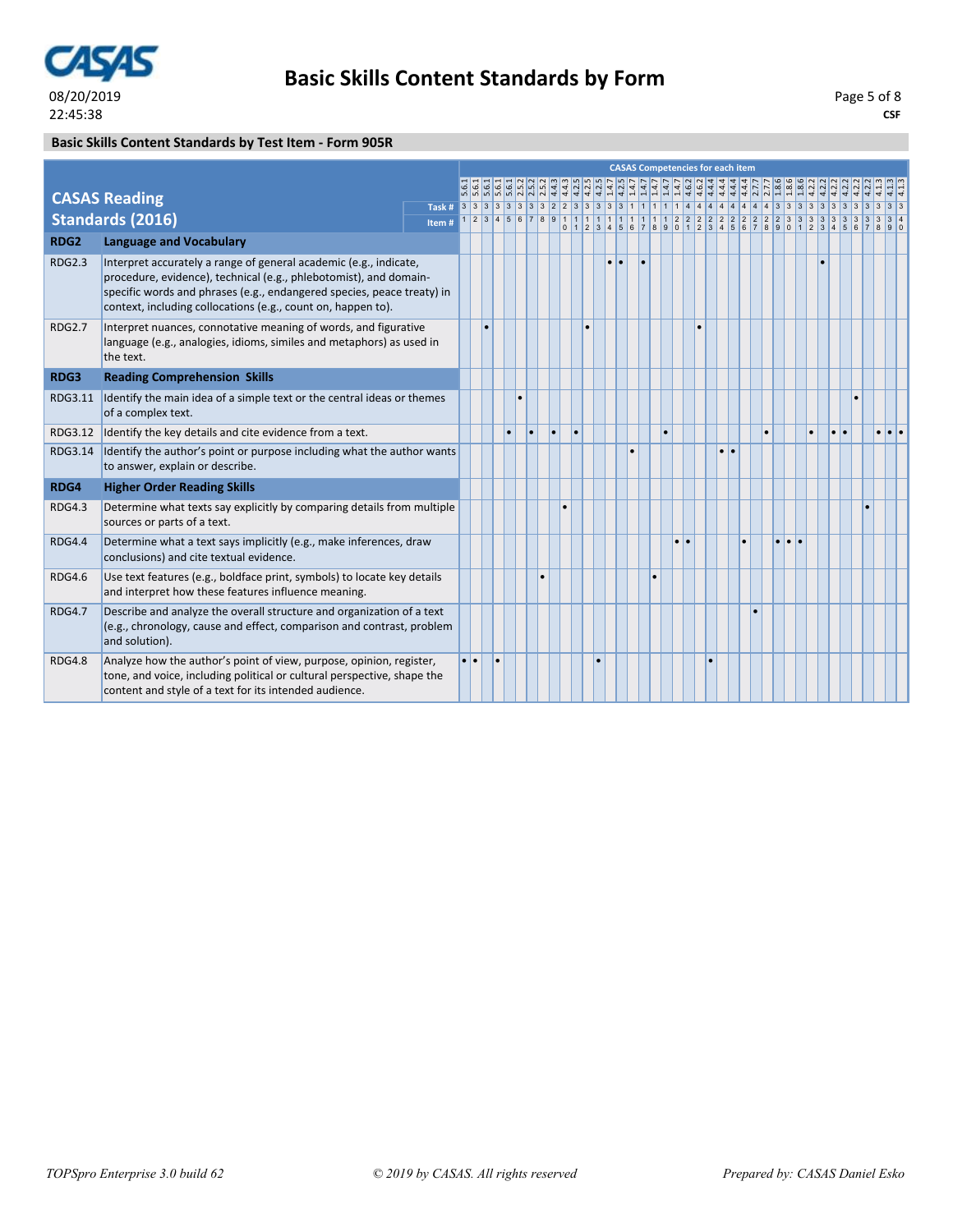

### **Basic Skills Content Standards by Test Item - Form 906R**

|                  |                                                                                                                                                                                                                                                                                  |        |         |           |    |   |           |           |  | <b>CASAS Competencies for each item</b> |                 |           |                  |    |    |           |    |  |           |           |  |  |
|------------------|----------------------------------------------------------------------------------------------------------------------------------------------------------------------------------------------------------------------------------------------------------------------------------|--------|---------|-----------|----|---|-----------|-----------|--|-----------------------------------------|-----------------|-----------|------------------|----|----|-----------|----|--|-----------|-----------|--|--|
|                  |                                                                                                                                                                                                                                                                                  |        |         |           |    |   |           |           |  |                                         |                 |           |                  |    |    |           |    |  |           |           |  |  |
|                  | <b>CASAS Reading</b>                                                                                                                                                                                                                                                             | Task # |         |           |    |   |           |           |  |                                         |                 |           |                  |    |    |           |    |  |           |           |  |  |
|                  | <b>Standards (2016)</b>                                                                                                                                                                                                                                                          | Item#  |         |           |    |   |           |           |  |                                         |                 |           |                  |    |    |           |    |  |           |           |  |  |
| RDG <sub>2</sub> | <b>Language and Vocabulary</b>                                                                                                                                                                                                                                                   |        |         |           |    |   |           |           |  |                                         |                 |           |                  |    |    |           |    |  |           |           |  |  |
| <b>RDG2.3</b>    | Interpret accurately a range of general academic (e.g., indicate,<br>procedure, evidence), technical (e.g., phlebotomist), and domain-<br>specific words and phrases (e.g., endangered species, peace treaty) in<br>context, including collocations (e.g., count on, happen to). |        |         |           |    |   |           |           |  |                                         |                 |           |                  |    |    |           |    |  |           |           |  |  |
| <b>RDG2.8</b>    | Interpret unknown and multiple-meaning words as used in the text,<br>choosing from level-appropriate strategies (e.g., context clues).                                                                                                                                           |        |         |           |    |   |           |           |  |                                         |                 |           | $\bullet\bullet$ |    |    |           |    |  |           |           |  |  |
| RDG3             | <b>Reading Comprehension Skills</b>                                                                                                                                                                                                                                              |        |         |           |    |   |           |           |  |                                         |                 |           |                  |    |    |           |    |  |           |           |  |  |
| RDG3.11          | Identify the main idea of a simple text or the central ideas or themes<br>of a complex text.                                                                                                                                                                                     |        |         |           |    |   |           |           |  |                                         |                 |           |                  |    |    |           |    |  |           |           |  |  |
| RDG3.12          | Identify the key details and cite evidence from a text.                                                                                                                                                                                                                          |        | a la la |           | ۱. |   | $\bullet$ |           |  |                                         | $\cdot$ $\cdot$ |           |                  | ×. | ı. | $\bullet$ | I۰ |  | $\bullet$ | $\bullet$ |  |  |
| RDG3.14          | Identify the author's point or purpose including what the author wants<br>to answer, explain or describe.                                                                                                                                                                        |        |         |           |    |   |           |           |  |                                         |                 |           |                  |    |    |           |    |  |           |           |  |  |
| RDG4             | <b>Higher Order Reading Skills</b>                                                                                                                                                                                                                                               |        |         |           |    |   |           |           |  |                                         |                 |           |                  |    |    |           |    |  |           |           |  |  |
| <b>RDG4.3</b>    | Determine what texts say explicitly by comparing details from multiple<br>sources or parts of a text.                                                                                                                                                                            |        |         |           |    |   |           |           |  |                                         |                 |           |                  |    |    |           |    |  |           |           |  |  |
| <b>RDG4.4</b>    | Determine what a text says implicitly (e.g., make inferences, draw<br>conclusions) and cite textual evidence.                                                                                                                                                                    |        |         | $\bullet$ |    | ٠ |           | $\bullet$ |  |                                         |                 | $\bullet$ |                  |    |    |           |    |  |           |           |  |  |
| <b>RDG4.6</b>    | Use text features (e.g., boldface print, symbols) to locate key details<br>and interpret how these features influence meaning.                                                                                                                                                   |        |         |           |    |   |           |           |  |                                         |                 |           |                  |    |    |           |    |  |           |           |  |  |
| <b>RDG4.7</b>    | Describe and analyze the overall structure and organization of a text<br>(e.g., chronology, cause and effect, comparison and contrast, problem<br>and solution).                                                                                                                 |        |         |           |    |   |           |           |  |                                         |                 |           |                  |    |    |           |    |  |           |           |  |  |
| <b>RDG4.8</b>    | Analyze how the author's point of view, purpose, opinion, register,<br>tone, and voice, including political or cultural perspective, shape the<br>content and style of a text for its intended audience.                                                                         |        |         |           |    |   |           |           |  |                                         |                 |           |                  |    |    |           |    |  |           |           |  |  |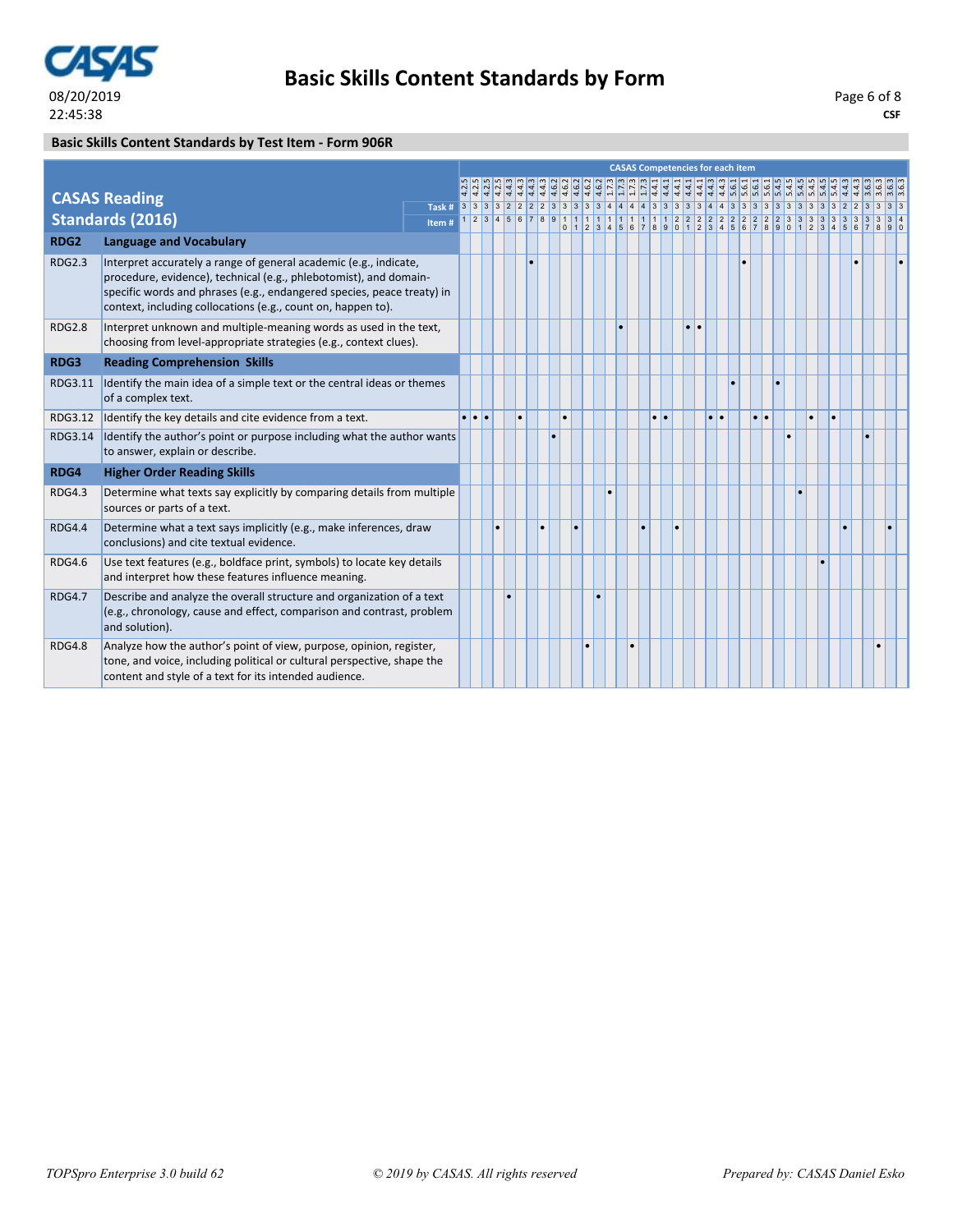

### **Basic Skills Content Standards by Test Item - Form 907R**

|                  |                                                                                                                                                                                                                                                                                                                                   |       |  |           |   |           |           |           |  |  |  |                  |           | <b>CASAS Competencies for each item</b> |           |           |           |  |                  |  |  |
|------------------|-----------------------------------------------------------------------------------------------------------------------------------------------------------------------------------------------------------------------------------------------------------------------------------------------------------------------------------|-------|--|-----------|---|-----------|-----------|-----------|--|--|--|------------------|-----------|-----------------------------------------|-----------|-----------|-----------|--|------------------|--|--|
|                  |                                                                                                                                                                                                                                                                                                                                   |       |  |           |   |           |           |           |  |  |  |                  |           |                                         |           |           |           |  |                  |  |  |
|                  | <b>CASAS Reading</b>                                                                                                                                                                                                                                                                                                              |       |  |           |   |           |           |           |  |  |  |                  |           |                                         |           |           |           |  |                  |  |  |
|                  | <b>Standards (2016)</b>                                                                                                                                                                                                                                                                                                           | Item# |  |           |   |           |           |           |  |  |  |                  |           |                                         |           |           |           |  |                  |  |  |
| RDG <sub>2</sub> | <b>Language and Vocabulary</b>                                                                                                                                                                                                                                                                                                    |       |  |           |   |           |           |           |  |  |  |                  |           |                                         |           |           |           |  |                  |  |  |
| <b>RDG2.3</b>    | Interpret accurately a range of general academic (e.g., indicate,<br>procedure, evidence), technical (e.g., phlebotomist), and domain-<br>specific words and phrases (e.g., endangered species, peace treaty) in<br>context, including collocations (e.g., count on, happen to).                                                  |       |  |           |   |           |           |           |  |  |  |                  |           |                                         |           |           |           |  |                  |  |  |
| <b>RDG2.8</b>    | Interpret unknown and multiple-meaning words as used in the text,<br>choosing from level-appropriate strategies (e.g., context clues).                                                                                                                                                                                            |       |  |           |   |           | $\bullet$ |           |  |  |  |                  |           |                                         |           |           |           |  |                  |  |  |
| RDG3             | <b>Reading Comprehension Skills</b>                                                                                                                                                                                                                                                                                               |       |  |           |   |           |           |           |  |  |  |                  |           |                                         |           |           |           |  |                  |  |  |
| RDG3.11          | Identify the main idea of a simple text or the central ideas or themes<br>of a complex text.                                                                                                                                                                                                                                      |       |  |           |   |           |           |           |  |  |  |                  |           |                                         |           |           |           |  |                  |  |  |
|                  | RDG3.12 Identify the key details and cite evidence from a text.                                                                                                                                                                                                                                                                   |       |  |           |   | $\bullet$ |           |           |  |  |  | $\bullet\bullet$ |           |                                         | $\bullet$ |           |           |  |                  |  |  |
| RDG3.14          | Identify the author's point or purpose including what the author wants<br>to answer, explain or describe.                                                                                                                                                                                                                         |       |  |           |   |           |           |           |  |  |  |                  |           |                                         |           |           |           |  |                  |  |  |
| RDG4             | <b>Higher Order Reading Skills</b>                                                                                                                                                                                                                                                                                                |       |  |           |   |           |           |           |  |  |  |                  |           |                                         |           |           |           |  |                  |  |  |
| <b>RDG4.3</b>    | Determine what texts say explicitly by comparing details from multiple<br>sources or parts of a text.                                                                                                                                                                                                                             |       |  |           |   |           |           | $\bullet$ |  |  |  |                  |           |                                         |           |           |           |  |                  |  |  |
| <b>RDG4.4</b>    | Determine what a text says implicitly (e.g., make inferences, draw<br>conclusions) and cite textual evidence.                                                                                                                                                                                                                     |       |  |           | ٠ |           |           |           |  |  |  |                  | $\bullet$ |                                         |           | $\bullet$ | $\bullet$ |  | $\bullet\bullet$ |  |  |
| <b>RDG4.7</b>    | Describe and analyze the overall structure and organization of a text<br>(e.g., chronology, cause and effect, comparison and contrast, problem<br>and solution).                                                                                                                                                                  |       |  |           |   |           |           |           |  |  |  |                  |           |                                         |           |           |           |  |                  |  |  |
| <b>RDG4.8</b>    | Analyze how the author's point of view, purpose, opinion, register,<br>tone, and voice, including political or cultural perspective, shape the<br>content and style of a text for its intended audience.                                                                                                                          |       |  | $\bullet$ |   |           |           |           |  |  |  |                  |           |                                         | $\bullet$ |           |           |  |                  |  |  |
| <b>RDG4.9</b>    | Explain, delineate, analyze, and evaluate the truthfulness, validity,<br>credibility, relevance, and sufficiency of arguments, specific claims and<br>supporting evidence in expository, academic or non-fiction text,<br>including differentiating fact from opinion (e.g., advertising claims,<br>news articles, case studies). |       |  |           |   |           |           |           |  |  |  |                  |           |                                         |           |           |           |  |                  |  |  |